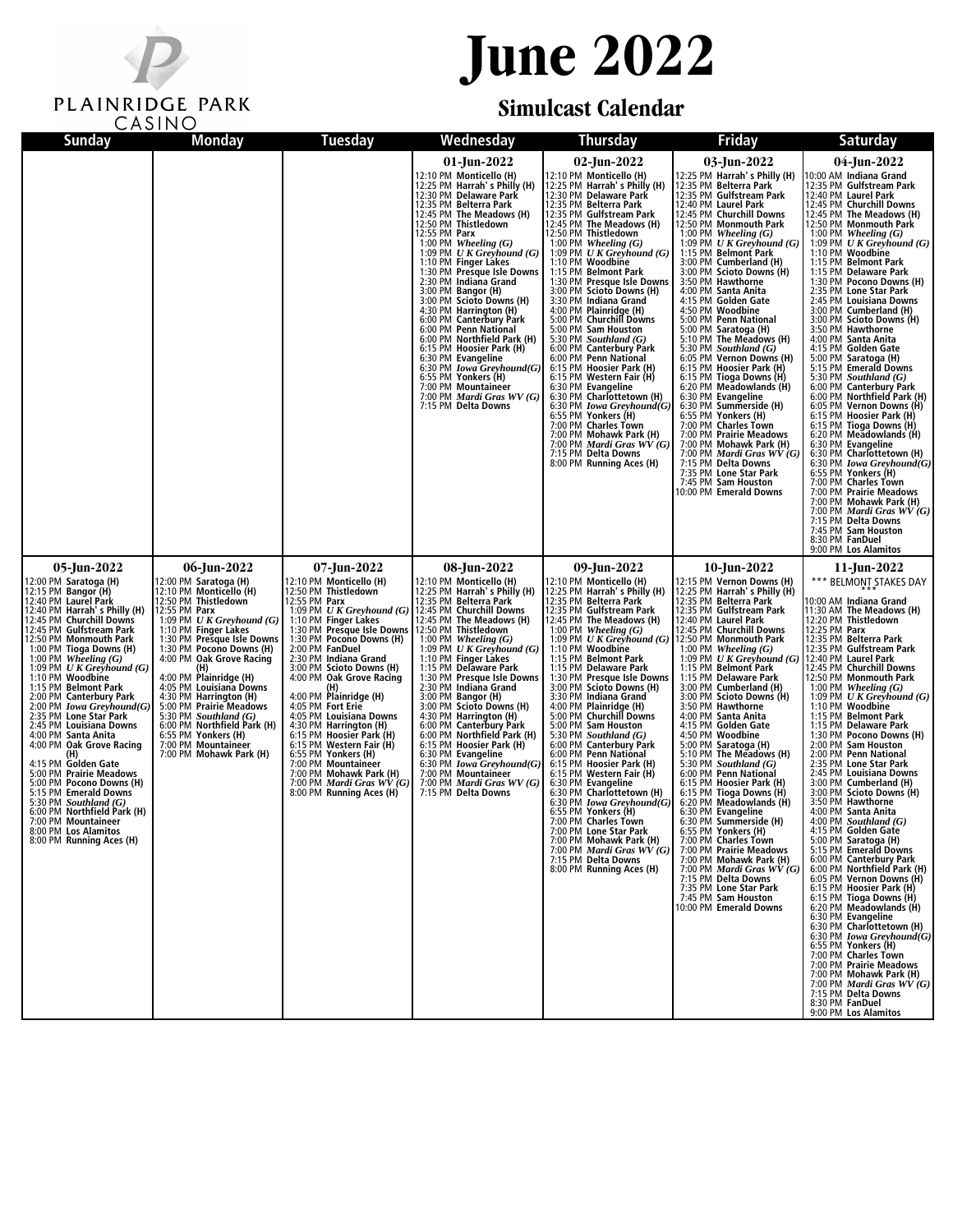

#### PLAINRIDGE PARK CASINO

# **June 2022**

### **Simulcast Calendar**

| <b>Sunday</b>                                                                                                                                                                                                                                                                                                                                                                                                                                                                                                                                                                                                                                                                                                                                                        | <b>Monday</b>                                                                                                                                                                                                                                                                                                                                                                                                                                                                                                                  | <b>Tuesday</b>                                                                                                                                                                                                                                                                                                                                                                                                                                                                                                                                                                                                            | Wednesday                                                                                                                                                                                                                                                                                                                                                                                                                                                                                                                                                                                                                                                                                                                   | <b>Thursday</b>                                                                                                                                                                                                                                                                                                                                                                                                                                                                                                                                                                                                                                                                                                                                                                                                                                            | <b>Friday</b>                                                                                                                                                                                                                                                                                                                                                                                                                                                                                                                                                                                                                                                                                                                                                                                                                                                                                                                         | <b>Saturday</b>                                                                                                                                                                                                                                                                                                                                                                                                                                                                                                                                                                                                                                                                                                                                                                                                                                                                                                                                                                                                                                                      |
|----------------------------------------------------------------------------------------------------------------------------------------------------------------------------------------------------------------------------------------------------------------------------------------------------------------------------------------------------------------------------------------------------------------------------------------------------------------------------------------------------------------------------------------------------------------------------------------------------------------------------------------------------------------------------------------------------------------------------------------------------------------------|--------------------------------------------------------------------------------------------------------------------------------------------------------------------------------------------------------------------------------------------------------------------------------------------------------------------------------------------------------------------------------------------------------------------------------------------------------------------------------------------------------------------------------|---------------------------------------------------------------------------------------------------------------------------------------------------------------------------------------------------------------------------------------------------------------------------------------------------------------------------------------------------------------------------------------------------------------------------------------------------------------------------------------------------------------------------------------------------------------------------------------------------------------------------|-----------------------------------------------------------------------------------------------------------------------------------------------------------------------------------------------------------------------------------------------------------------------------------------------------------------------------------------------------------------------------------------------------------------------------------------------------------------------------------------------------------------------------------------------------------------------------------------------------------------------------------------------------------------------------------------------------------------------------|------------------------------------------------------------------------------------------------------------------------------------------------------------------------------------------------------------------------------------------------------------------------------------------------------------------------------------------------------------------------------------------------------------------------------------------------------------------------------------------------------------------------------------------------------------------------------------------------------------------------------------------------------------------------------------------------------------------------------------------------------------------------------------------------------------------------------------------------------------|---------------------------------------------------------------------------------------------------------------------------------------------------------------------------------------------------------------------------------------------------------------------------------------------------------------------------------------------------------------------------------------------------------------------------------------------------------------------------------------------------------------------------------------------------------------------------------------------------------------------------------------------------------------------------------------------------------------------------------------------------------------------------------------------------------------------------------------------------------------------------------------------------------------------------------------|----------------------------------------------------------------------------------------------------------------------------------------------------------------------------------------------------------------------------------------------------------------------------------------------------------------------------------------------------------------------------------------------------------------------------------------------------------------------------------------------------------------------------------------------------------------------------------------------------------------------------------------------------------------------------------------------------------------------------------------------------------------------------------------------------------------------------------------------------------------------------------------------------------------------------------------------------------------------------------------------------------------------------------------------------------------------|
| 12-Jun-2022                                                                                                                                                                                                                                                                                                                                                                                                                                                                                                                                                                                                                                                                                                                                                          | 13-Jun-2022                                                                                                                                                                                                                                                                                                                                                                                                                                                                                                                    | 14-Jun-2022                                                                                                                                                                                                                                                                                                                                                                                                                                                                                                                                                                                                               | 15-Jun-2022                                                                                                                                                                                                                                                                                                                                                                                                                                                                                                                                                                                                                                                                                                                 | 16-Jun-2022                                                                                                                                                                                                                                                                                                                                                                                                                                                                                                                                                                                                                                                                                                                                                                                                                                                | 17-Jun-2022                                                                                                                                                                                                                                                                                                                                                                                                                                                                                                                                                                                                                                                                                                                                                                                                                                                                                                                           | 18-Jun-2022                                                                                                                                                                                                                                                                                                                                                                                                                                                                                                                                                                                                                                                                                                                                                                                                                                                                                                                                                                                                                                                          |
| 12:00 PM Saratoga (H)<br>12:05 PM Bangor (H)<br>12:15 PM Bangor (H)<br>12:40 PM Laurel Park<br>12:40 PM Harrah's Philly (H)<br>12:45 PM Churchill Downs<br>12:45 PM Gulfstream Park<br>12:50 PM Monmouth Park<br>1:00 PM Tioga Downs (H)<br>1:00 PM Wheeling (G)<br>1:09 PM $U K G$ reyhound $(G)$<br>1:10 PM Woodbine<br>1:15 PM Belmont Park<br>2:00 PM Canterbury Park<br>$2:00$ PM <i>Iowa Greyhound</i> $(G)$<br>2:35 PM Lone Star Park<br>2:45 PM Louisiana Downs<br>4:00 PM Santa Anita<br>4:00 PM Oak Grove Racing<br>4:15 PM Golden Gate<br>5:00 PM Prairie Meadows<br>5:00 PM Pocono Downs (H)<br>5:15 PM Emerald Downs<br>5:30 PM Southland (G)<br>6:00 PM Northfield Park (H)<br>7:00 PM Mountaineer<br>8:00 PM Los Alamitos<br>8:00 PM Running Aces (H) | 12:00 PM Saratoga (H)<br>12:10 PM Monticello (H)<br>12:50 PM Thistledown<br>12:55 PM Parx<br>1:05 PM Fort Erie<br>1:09 PM UK Greyhound $(G)$<br>1:10 PM Finger Lakes<br>1:30 PM Presque Isle Downs<br>1:30 PM Pocono Downs (H)<br>2:30 PM Indiana Grand<br>4:00 PM Oak Grove Racing<br>4:00 PM Plainridge (H)<br>4:05 PM Louisiana Downs<br>4:30 PM Harrington (H)<br>5:00 PM Prairie Meadows<br>5:30 PM Southland (G)<br>6:00 PM Northfield Park (H)<br>6:55 PM Yonkers (H)<br>7:00 PM Mountaineer<br>7:00 PM Mohawk Park (H) | 12:10 PM Monticello (H)<br>12:35 PM Belterra Park<br>12:50 PM Thistledown<br>12:55 PM Parx<br>1:09 PM $U K G$ reyhound $(G)$<br>1:10 PM Finger Lakes<br>1:30 PM Presque Isle Downs<br>1:30 PM Pocono Downs (H)<br>2:00 PM FanDuel<br>2:30 PM Indiana Grand<br>3:00 PM Scioto Downs (H)<br>4:00 PM Oak Grove Racing<br>4:00 PM Plainridge (H)<br>4:05 PM Fort Erie<br>4:05 PM Louisiana Downs<br>4:30 PM Harrington (H)<br>6:15 PM Hoosier Park (H)<br>6:15 PM Western Fair (H)<br>6:55 PM Yonkers (H)<br>7:00 PM Mountaineer<br>7:00 PM Mohawk Park (H)<br>7:00 PM <i>Mardi Gras WV</i> $(G)$<br>8:00 PM Running Aces (H) | 12:10 PM Monticello (H)<br>12:25 PM Harrah's Philly (H)<br>12:35 PM Belterra Park<br>12:45 PM Churchill Downs<br>12:45 PM The Meadows (H)<br>12:50 PM Thistledown<br>12:55 PM <b>Parx</b><br>12:55 PM <b>Parx</b><br>1:00 PM <i>Wheeling</i> ( <i>G</i> )<br>1:09 PM $U K G$ reyhound $(G)$<br>1:10 PM Finger Lakes<br>1:15 PM Delaware Park<br>1:30 PM Presque Isle Downs<br>2:30 PM Indiana Grand<br>3:00 PM Bangor (H)<br>3:00 PM Scioto Downs (H)<br>4:30 PM Harrington (H)<br>6:00 PM Canterbury Park<br>6:00 PM Penn National<br>6:00 PM Northfield Park (H)<br>6:15 PM Hoosier Park (H)<br>6:30 PM Evangeline<br>6:30 PM Iowa Greyhound(G<br>7:00 PM Mountaineer<br>7:00 PM Mardi Gras WV (G)<br>7:15 PM Delta Downs | 12:10 PM Monticello (H)<br>12:25 PM Harrah's Philly (H)<br>12:35 PM Belterra Park<br>12:45 PM The Meadows (H)<br>12:50 PM Thistledown<br>$1.00$ PM Wheeling $(G)$<br>1:09 PM <i>UK Greyhound (G)</i><br>1:10 PM Woodbine<br>1:15 PM Belmont Park<br>1:15 PM Delaware Park<br>1:30 PM Presque Isle Downs<br>3:00 PM Scioto Downs (H)<br>3:30 PM Indiana Grand<br>4:00 PM Plainridge (H)<br>5:00 PM Churchill Downs<br>5:00 PM Sam Houston<br>5:30 PM Southland (G)<br>6:00 PM Canterbury Park<br>6:00 PM Penn National<br>6:15 PM Hoosier Park (H)<br>6:15 PM Western Fair (H)<br>6:30 PM Evangeline<br>6:30 PM Charlottetown (H)<br>6:30 PM Iowa Greyhound(G)<br>6:55 PM Yonkers (H)<br>7:00 PM Charles Town<br>7:00 PM Lone Star Park<br>7:00 PM Mohawk Park (H)<br>7:00 PM <i>Mardi Gras WV</i> $(G)$<br>7:15 PM Delta Downs<br>8:00 PM Running Aces (H) | 12:15 PM Vernon Downs (H)<br>12:25 PM Harrah's Philly (H)<br>12:35 PM Belterra Park<br>12:35 PM Gulfstream Park<br>12:40 PM Laurel Park<br>12:45 PM Churchill Downs<br>12:50 PM Monmouth Park<br>1:00 PM Wheeling (G)<br>1:09 PM $U K G$ reyhound $(G)$<br>1:15 PM Belmont Park<br>1:15 PM Delaware Park<br>3:00 PM Cumberland (H)<br>3:00 PM Scioto Downs (H)<br>3:50 PM Hawthorne<br>4:00 PM Santa Anita<br>4:50 PM Woodbine<br>5:00 PM Saratoga (H)<br>5:10 PM The Meadows (H)<br>5:30 PM Southland (G)<br>6:00 PM Penn National<br>6:15 PM Hoosier Park (H)<br>6:15 PM Tioga Downs (H)<br>6:20 PM Meadowlands (H)<br>6:30 PM Evangeline<br>6:30 PM Summerside (H)<br>6:55 PM Yonkers (H)<br>7:00 PM Charles Town<br>7:00 PM Prairie Meadows<br>7:00 PM Mohawk Park (H)<br>7:00 PM <i>Mardi Gras WV</i> $(G)$<br>7:15 PM Delta Downs<br>7:35 PM Lone Star Park<br>7:45 PM Sam Houston<br>8:30 PM FanDuel<br>10:00 PM Emerald Downs | 12:35 PM Gulfstream Park<br>12:40 PM Laurel Park<br>12:45 PM The Meadows (H)<br>12:50 PM Monmouth Park<br>1:00 PM Wheeling $(G)$<br>1:09 PM U K Greyhound $(G)$<br>1:10 PM Woodbine<br>1:15 PM Belmont Park<br>1:15 PM Delaware Park<br>1:30 PM Pocono Downs (H)<br>2:35 PM Lone Star Park<br>2:45 PM Louisiana Downs<br>3:00 PM Cumberland (H)<br>3:00 PM Scioto Downs (H)<br>3:50 PM Hawthorne<br>4:00 PM Santa Anita<br>5:00 PM Saratoga (H)<br>5:15 PM Emerald Downs<br>5:30 PM Southland (G)<br>6:00 PM Canterbury Park<br>6:00 PM Churchill Downs<br>6:00 PM Northfield Park (H)<br>6:05 PM Vernon Downs (H)<br>6:15 PM Hoosier Park (H)<br>6:15 PM Tioga Downs (H)<br>6:20 PM Meadowlands (H)<br>6:30 PM Evangeline<br>6:30 PM Charlottetown (H)<br>6:30 PM Mohawk Park (H)<br>6:30 PM <i>Iowa Greyhound</i> $(G)$<br>6:55 PM Yonkers (H)<br>7:00 PM Charles Town<br>7:00 PM Prairie Meadows<br>7:00 PM Mardi Gras $WV(G)$<br>7:15 PM Delta Downs<br>7:45 PM Sam Houston<br>8:30 PM FanDuel<br>9:00 PM Los Alamitos                                           |
| 19-Jun-2022<br>12:00 PM Saratoga (H)<br>12:15 PM Bangor (H)                                                                                                                                                                                                                                                                                                                                                                                                                                                                                                                                                                                                                                                                                                          | 20-Jun-2022<br>12:00 PM Saratoga (H)<br>12:10 PM Monticello (H)                                                                                                                                                                                                                                                                                                                                                                                                                                                                | 21-Jun-2022<br>12:10 PM Monticello (H)                                                                                                                                                                                                                                                                                                                                                                                                                                                                                                                                                                                    | 22-Jun-2022<br>12:10 PM Monticello (H)                                                                                                                                                                                                                                                                                                                                                                                                                                                                                                                                                                                                                                                                                      | 23-Jun-2022<br>12:10 PM Monticello (H)                                                                                                                                                                                                                                                                                                                                                                                                                                                                                                                                                                                                                                                                                                                                                                                                                     | 24-Jun-2022<br>12:25 PM Harrah's Philly (H)                                                                                                                                                                                                                                                                                                                                                                                                                                                                                                                                                                                                                                                                                                                                                                                                                                                                                           | 25-Jun-2022<br>12:20 PM Thistledown                                                                                                                                                                                                                                                                                                                                                                                                                                                                                                                                                                                                                                                                                                                                                                                                                                                                                                                                                                                                                                  |
| 12:15 PM Vernon Downs (H)<br>12:40 PM Laurel Park<br>12:40 PM Harrah's Philly (H)<br>12:45 PM Churchill Downs<br>12:45 PM Gulfstream Park<br>12:50 PM Monmouth Park<br>1:00 PM Tioga Downs (H)<br>1:00 PM Wheeling $(G)$<br>1:05 PM Fort Erie<br>1:09 PM $U K G$ reyhound (G)<br>1:10 PM Woodbine<br>1:15 PM Belmont Park<br>2:00 PM Canterbury Park<br>$2:00$ PM <i>Iowa Greyhound</i> ( $G$ )<br>2:35 PM Lone Star Park<br>2:45 PM Louisiana Downs<br>4:00 PM Santa Anita<br>4:00 PM Oak Grove Racing<br>5:00 PM Prairie Meadows<br>5:00 PM Pocono Downs (H)<br>5:15 PM Emerald Downs<br>5:30 PM Southland (G)<br>6:00 PM Northfield Park (H)<br>7:00 PM Mountaineer<br>8:00 PM Los Alamitos<br>8:00 PM Running Aces (H)                                           | 12:25 PM Parx<br>12:50 PM Thistledown<br>1:09 PM $U K G$ reyhound $(G)$<br>1:10 PM Finger Lakes<br>1:30 PM Presque Isle Downs<br>1:30 PM Pocono Downs (H)<br>2:30 PM Indiana Grand<br>4:00 PM Oak Grove Racing<br>(H)<br>4:00 PM Plainridge (H)<br>4:05 PM Louisiana Downs<br>4:30 PM Harrington (H)<br>5:00 PM Prairie Meadows<br>5:30 PM Southland (G)<br>6:00 PM Northfield Park (H)<br>6:55 PM Yonkers (H)<br>7:00 PM Mountaineer<br>7:00 PM Mohawk Park (H)                                                               | 12:25 PM Parx<br>12:35 PM Belterra Park<br>12:50 PM Thistledown<br>1:09 PM $U K G$ reyhound $(G)$<br>1:10 PM Finger Lakes<br>1:30 PM Presque Isle Downs<br>1:30 PM Pocono Downs (H)<br>2:00 PM FanDuel<br>2:30 PM Indiana Grand<br>3:00 PM Scioto Downs (H)<br>4:00 PM Oak Grove Racing<br>4:00 PM Plainridge (H)<br>4:05 PM Fort Erie<br>4:05 PM Louisiana Downs<br>4:30 PM Harrington (H)<br>6:15 PM Hoosier Park (H)<br>6:15 PM Western Fair (H)<br>6:30 PM Charlottetown (H)<br>6:55 PM Yonkers (H)<br>7:00 PM Mountaineer<br>7:00 PM Mohawk Park (H)<br>7:00 PM Mardi Gras WV (G)<br>8:00 PM Running Aces (H)        | 12:25 PM Harrah's Philly (H)<br>12:35 PM Belterra Park<br>12:45 PM Churchill Downs<br>12:45 PM The Meadows (H)<br>12:50 PM Thistledown<br>$1:00$ PM Wheeling $(G)$<br>1:09 PM <i>UK Greyhound (G)</i><br>1:10 PM Finger Lakes<br>1:15 PM Delaware Park<br>1:30 PM Presque Isle Downs<br>2:30 PM Indiana Grand<br>3:00 PM Bangor (H)<br>3:00 PM Scioto Downs (H)<br>4:30 PM Harrington (H)<br>6:00 PM Canterbury Park<br>6:00 PM Penn National<br>6:00 PM Northfield Park (H)<br>6:15 PM Hoosier Park (H)<br>6:30 PM Evangeline<br>6:30 PM Iowa Greyhound(G<br>7:00 PM Mountaineer<br>7:00 PM Mardi Gras WV (G)<br>7:15 PM Delta Downs                                                                                       | 12:25 PM Harrah's Philly (H)<br>12:35 PM Belterra Park<br>12:45 PM The Meadows (H)<br>1:00 PM Wheeling $(G)$<br>1:09 PM $U K Grevhound(G)$<br>1:10 PM Woodbine<br>1:15 PM Belmont Park<br>1:15 PM Delaware Park<br>1:30 PM Presque Isle Downs<br>3:00 PM Scioto Downs (H)<br>3:30 PM Indiana Grand<br>4:00 PM Plainridge (H)<br>5:00 PM Churchill Downs<br>5:30 PM Southland (G)<br>6:00 PM Canterbury Park<br>6:00 PM Penn National<br>6:15 PM Hoosier Park (H)<br>6:15 PM Western Fair (H)<br>6:30 PM Evangeline<br>6:30 PM Iowa Greyhound(G)<br>6:55 PM Yonkers (H)<br>7:00 PM Charles Town<br>7:00 PM Lone Star Park<br>7:00 PM Mohawk Park (H)<br>7:00 PM <i>Mardi Gras WV</i> $(G)$<br>7:15 PM Delta Downs<br>8:00 PM Running Aces (H)                                                                                                               | 12:35 PM Belterra Park<br>12:35 PM Gulfstream Park<br>12:40 PM Laurel Park<br>12:45 PM Churchill Downs<br>12:50 PM Monmouth Park<br>1:00 PM Wheeling $(G)$<br>1:09 PM <i>UK Greyhound (G)</i><br>1:15 PM Belmont Park<br>1:15 PM Delaware Park<br>3:00 PM Cumberland (H)<br>3:00 PM Scioto Downs (H)<br>3:50 PM Hawthorne<br>4:50 PM Woodbine<br>5:00 PM Saratoga (H)<br>5:10 PM The Meadows (H)<br>5:30 PM Southland $(G)$<br>6:00 PM Penn National<br>6:05 PM Vernon Downs (H)<br>6:15 PM Hoosier Park (H)<br>6:15 PM Tioga Downs (H)<br>6:20 PM Meadowlands (H)<br>6:30 PM Evangeline<br>6:30 PM Summerside (H)<br>6:55 PM Yonkers (H)<br>7:00 PM Charles Town<br>7:00 PM Prairie Meadows<br>7:00 PM Mohawk Park (H)<br>7:00 PM <i>Mardi Gras WV</i> $(G)$<br>7:15 PM Delta Downs<br>7:35 PM Lone Star Park<br>8:30 PM FanDuel<br>10:00 PM Emerald Downs                                                                           | 12:25 PM Parx<br>12:35 PM Gulfstream Park<br>12:40 PM Laurel Park<br>12:45 PM Churchill Downs<br>12:45 PM The Meadows (H)<br>12:50 PM Monmouth Park<br>1:00 PM Wheeling $(G)$<br>1:09 PM $\overline{U}$ K Greyhound (G)<br>1:10 PM Woodbine<br>1:15 PM Belmont Park<br>1:15 PM Delaware Park<br>1:30 PM Pocono Downs (H)<br>2:35 PM Lone Star Park<br>2:45 PM Louisiana Downs<br>3:00 PM Cumberland (H)<br>3:00 PM Scioto Downs (H)<br>3:50 PM Hawthorne<br>5:00 PM Los Alamitos RC<br>5:00 PM Saratoga (H)<br>5:15 PM Emerald Downs<br>5:30 PM Arizona Downs<br>5:30 PM Southland $(G)$<br>6:00 PM Canterbury Park<br>6:00 PM Northfield Park (H)<br>6:05 PM Vernon Downs (H)<br>6:15 PM Hoosier Park (H)<br>6:15 PM Tioga Downs (H)<br>6:20 PM Meadowlands (H)<br>6:30 PM Evangeline<br>6:30 PM Charlottetown (H)<br>6:30 PM <i>Iowa Greyhound(G)</i><br>6:55 PM Yonkers (H)<br>7:00 PM Charles Town<br>7:00 PM Prairie Meadows<br>7:00 PM Mohawk Park (H)<br>7:00 PM <i>Mardi Gras WV</i> $(G)$<br>7:15 PM Delta Downs<br>8:30 PM FanDuel<br>9:00 PM Los Alamitos |